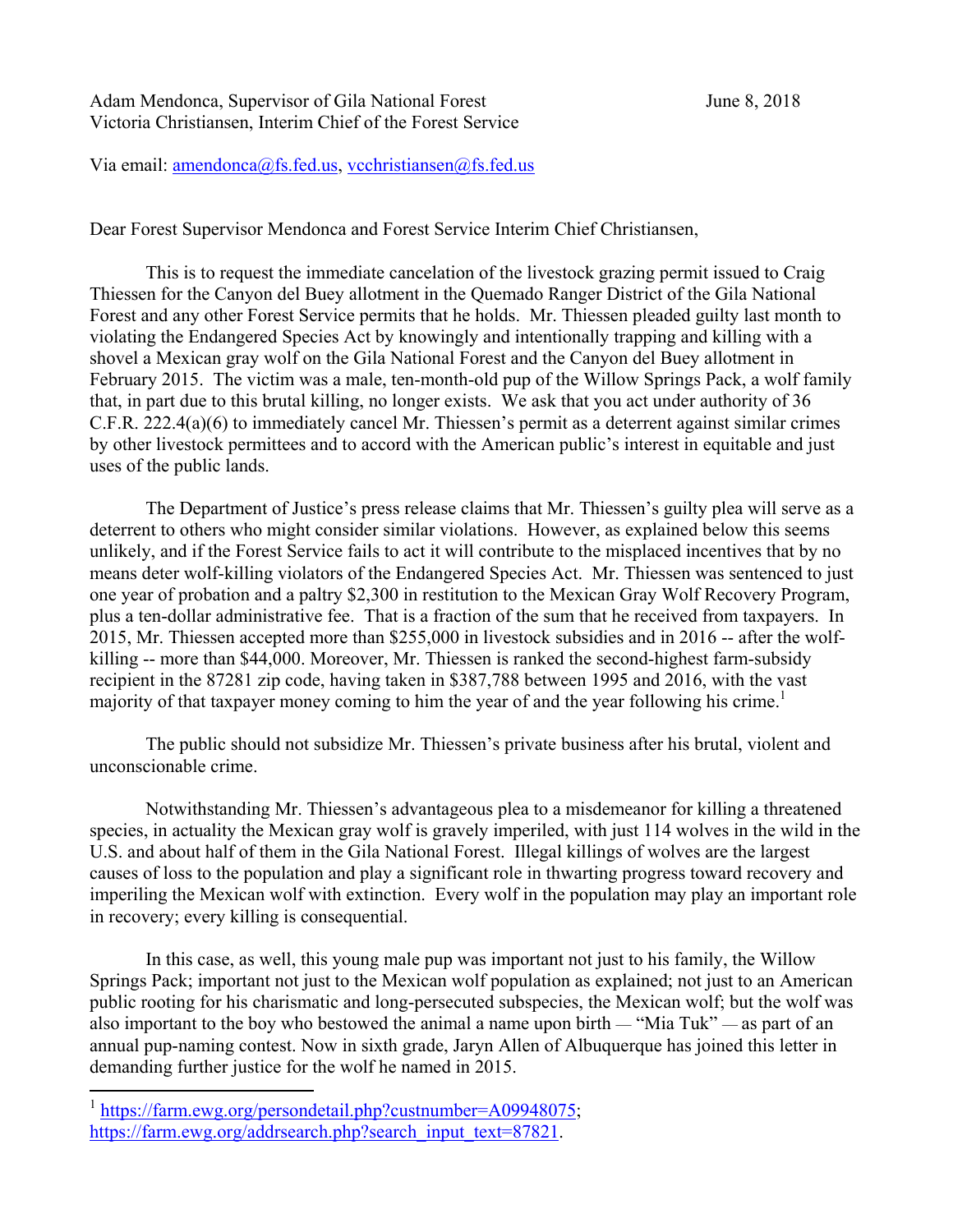Given Mr. Thiessen's admission to knowing misconduct — a violation of the terms and conditions of his grazing permit and federal regulations — and given the long-lasting deleterious impact on the public interest, we are asking you to use your authority to protect the Gila National Forest and its wildlife that is conveyed at 36 C.F.R. 222.4(a)(6), to immediately cancel any and all grazing allotment permits that he holds:

## **§ 222.4 Changes in grazing permits.**

....

(a) The Chief, Forest Service, is authorized to cancel, modify, or suspend grazing and livestock use permits in whole or in part as follows:

(6) Cancel or suspend the permit if the permit holder is convicted for failing to comply with Federal laws or regulations or State laws relating to protection of air, water, soil and vegetation, fish and wildlife, and other environmental values when exercising the grazing use authorized by the permit.

 Please note that there is no requirement to send Mr. Thiessen a Notice of Non-Compliance. His permit(s) may be suspended or cancelled immediately.

Thank you for your consideration.

Sincerely endorsed by,

Karen Michael, Secretary, Board of Directors Animal Defense League of Arizona Phoenix, Arizona

Jessica Johnson, Chief Legislative Officer Animal Protection of New Mexico Albuquerque, New Mexico

Michael J. Robinson, Conservation Advocate Center for Biological Diversity Silver City, New Mexico

Bryan Bird, Southwest Program Director Defenders of Wildlife Santa Fe, New Mexico

Tara Thornton, Program Director Endangered Species Coalition Washington, D.C.

Connie Poten, President Footloose Montana, Inc Missoula, Montana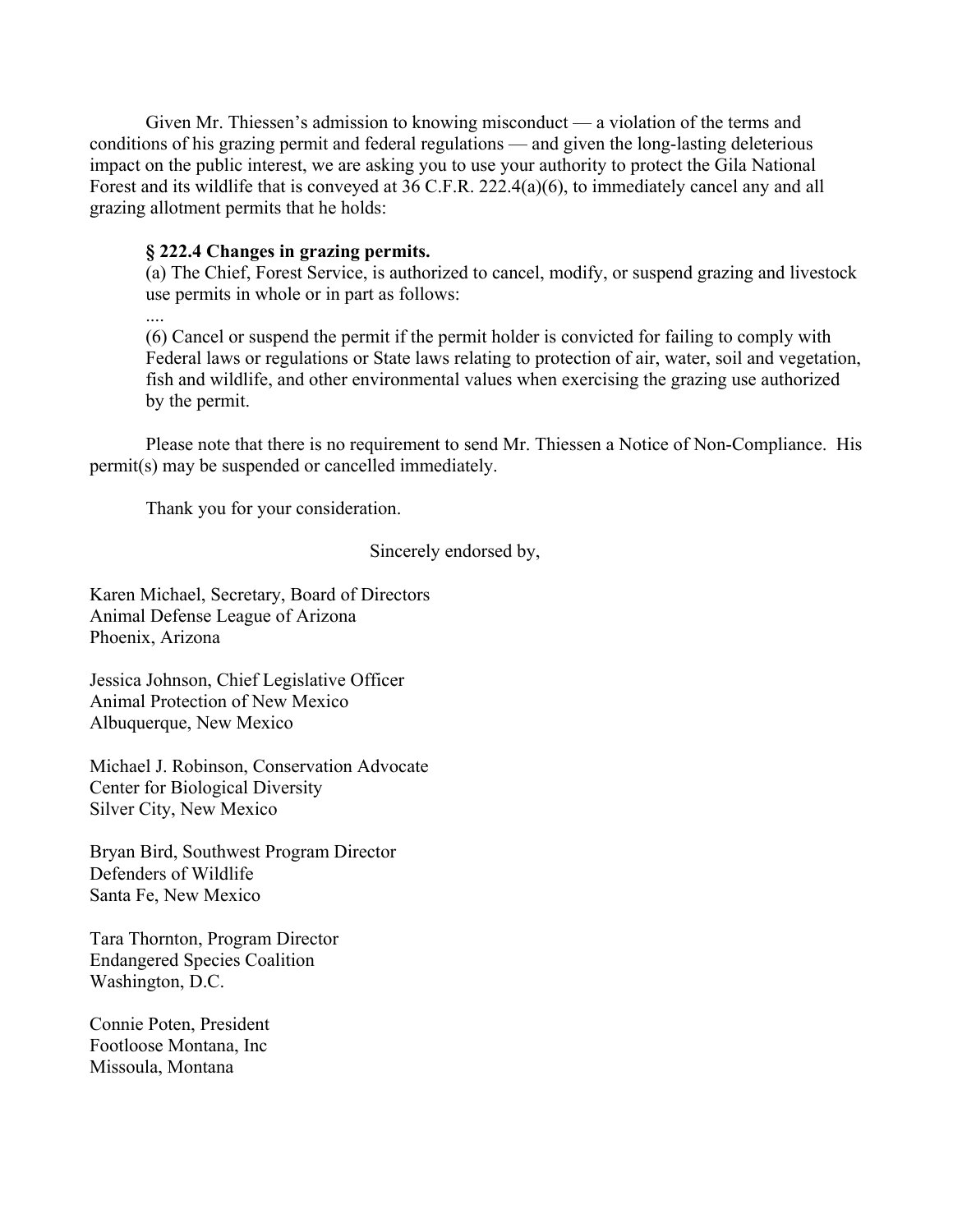Tom Hannagan, President Friends of Ironwood Forest Tucson, Arizona

Sandy Bahr, Chapter Director Grand Canyon Chapter of the Sierra Club Phoenix, Arizona

Emily Renn, Executive Director Grand Canyon Wolf Recovery Project Flagstaff, Arizona

Shelley Silbert, Executive Director Great Old Broads for Wilderness Durango, Colorado

Kellye Pinkleton, Senior State Director, Arizona Humane Society of the United States Phoenix, Arizona

Louise Kane, JD, Founder Justice for Wolves Eastham, Massachusetts

Anna Mohr-Almeida, CEO Kids CAN Mesa, Arizona

Mark Horlings, Chair of the Conservation Committee Maricopa Audubon Society Phoenix, Arizona

Donald A. Molde, Co-founder and Mark E. Smith, Director & CEO Nevada Wildlife Alliance Incline Village, Nevada

Tom Jervis, President New Mexico Audubon Council Santa Fe, New Mexico

Adam DeParolesa, Outreach Coordinator North American Wolf Foundation Ipswich, Massachusetts

Wally Sykes, Co-Founder Northeast Oregon Ecosystems Joseph, Oregon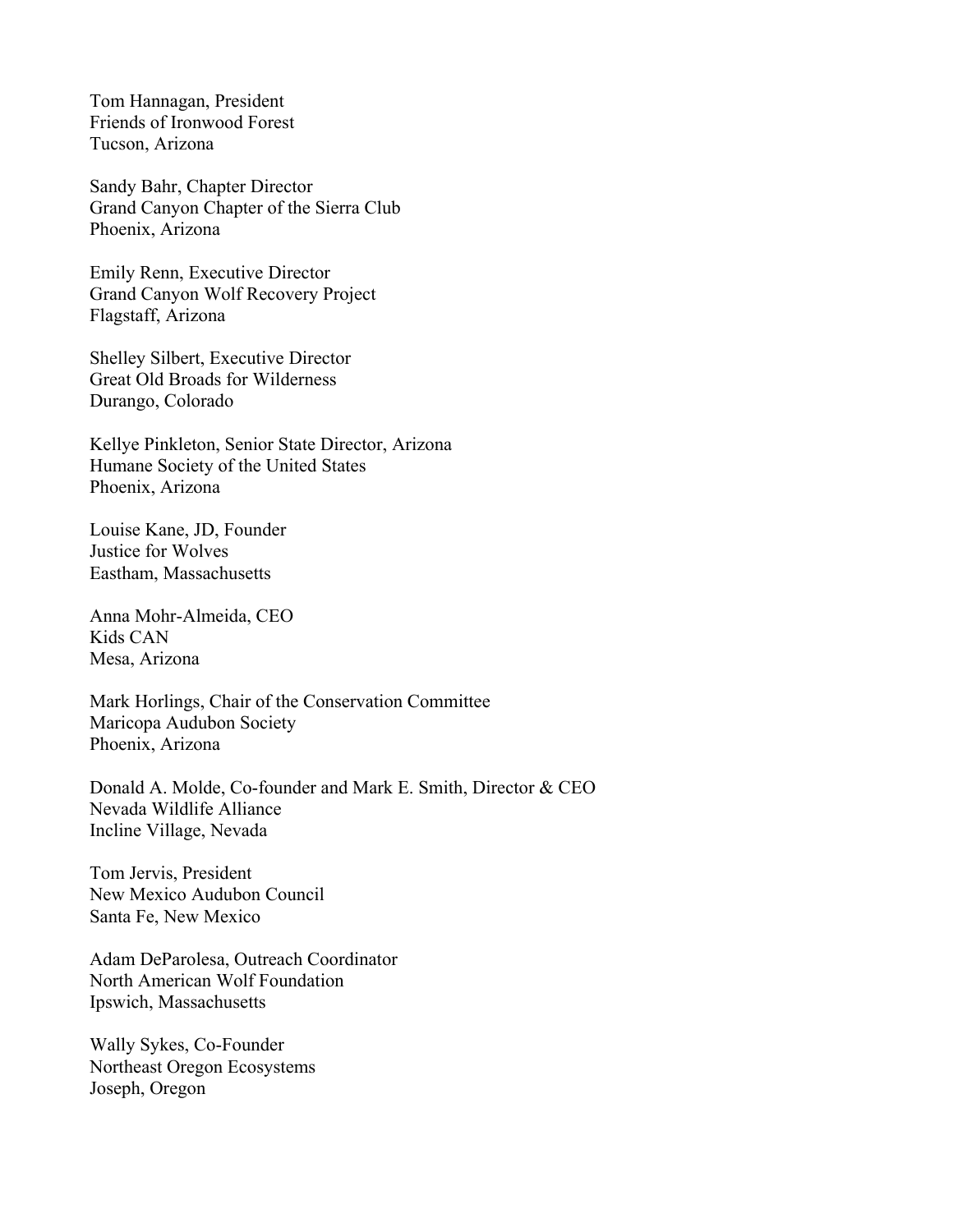Susan Waters, Owner/Writer/Producer Northern Lights Communications Missoula, Montana

Mary Katherine Ray, Wildlife Chair Rio Grande Chapter of the Sierra Club Winston, New Mexico

Kevin Bixby, Executive Director Southwest Environmental Center Las Cruces, New Mexico

John Davis, Executive Director and David Parsons, Carnivore Conservation Biologist The Rewilding Institute Albuquerque, New Mexico

Trish Swain, Director TrailSafe Nevada Sparks, Nevada

KC York, President Trap Free Montana Public Lands and Trap Free Montana Hamilton, Montana

Donna Stevens, Executive Director Upper Gila Watershed Alliance Silver City, New Mexico

Greta Anderson, Deputy Director Western Watersheds Project Tucson, Arizona

Kirk Robinson, Ph.D., Executive Director Western Wildlife Conservancy Salt Lake City, Utah

Thomas Hollender, President White Mountain Conservation League Nutrioso, Arizona

Christopher Smith, Southern Rockies Wildlife Advocate WildEarth Guardians Santa Fe, New Mexico

George Nickas, Executive Director Wilderness Watch Missoula, Montana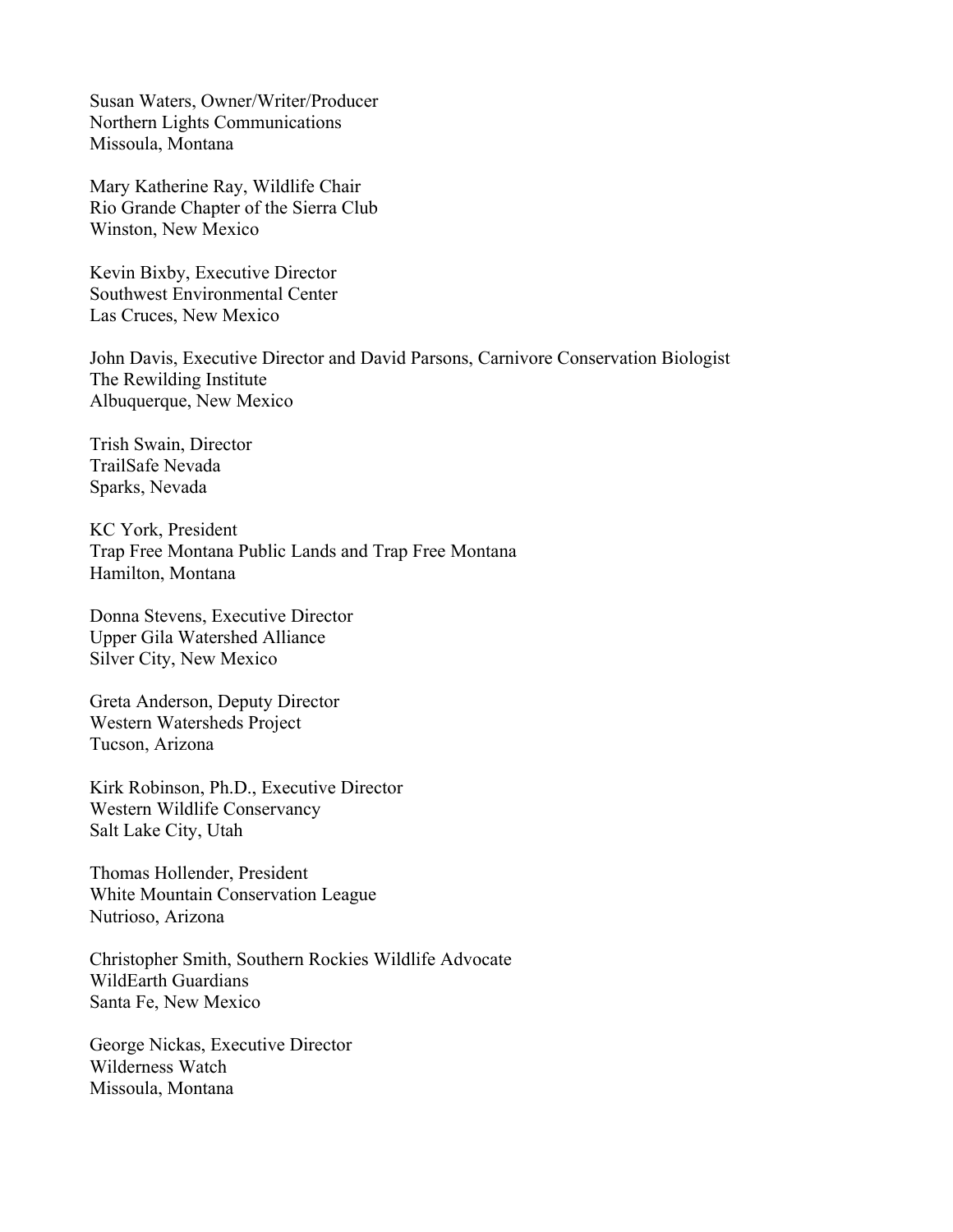Maggie Howell, Executive Director Wolf Conservation Center South Salem, New York

Marc Cooke*,* President Wolves of the Rockies Stevensville, Montana

Nancy Meister, President Yuma Audubon Society Yuma, Arizona

Jaryn Allen Albuquerque, New Mexico

Steve Barkley Bozeman, Montana

Brad Bergstrom, Ph.D. Valdosta, Georgia

Nancy Joan Braun Missoula, Montana

Elaine Carrick Reno, Nevada

Carol Fifer Bozeman, Montana

Margaret Flint Silver Springs, Nevada

Shan Guisinger, PhD Missoula, Montana

Anja Heister, PhD Missoula, Montana

Thomas Hulen Tempe, Arizona

Leah L. Jones Reno, Nevada

John E. Lee IV Bozeman, Montana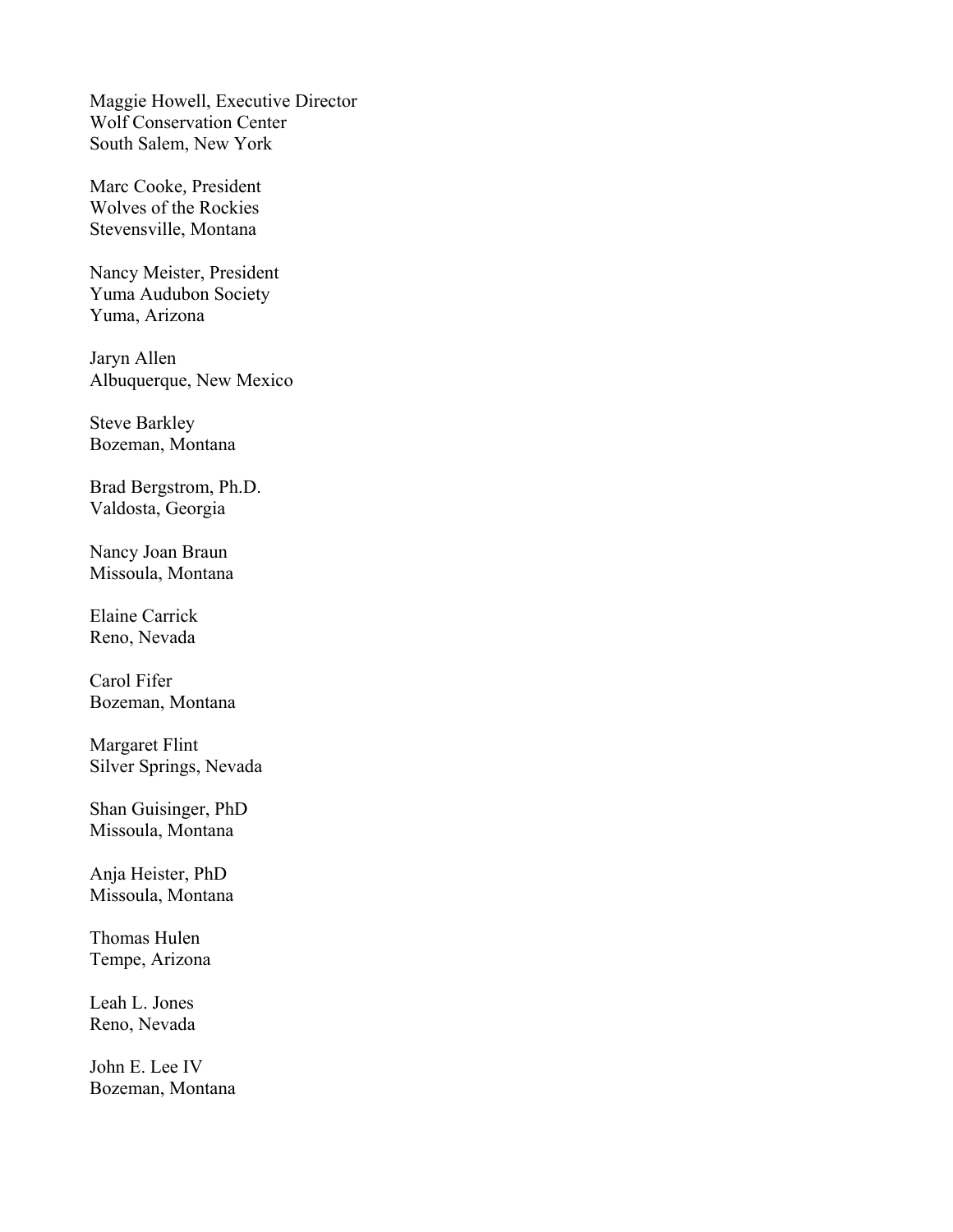Malcolm R. MacPherson, PhD Santa Fe, New Mexico

Amanda McCoy Waddell, Arizona

Rebecca A. Murray Bozeman, Montana

Stephanie Myers Las Vegas, Nevada

Jean C. Ossorio and Peter M. Ossorio Las Cruces, New Mexico

Ruth Rudner Tobacco Root Mountains, Montana

Jennifer Simeo Reno, Nevada

Fred and Elaine Voltz Carson City, Nevada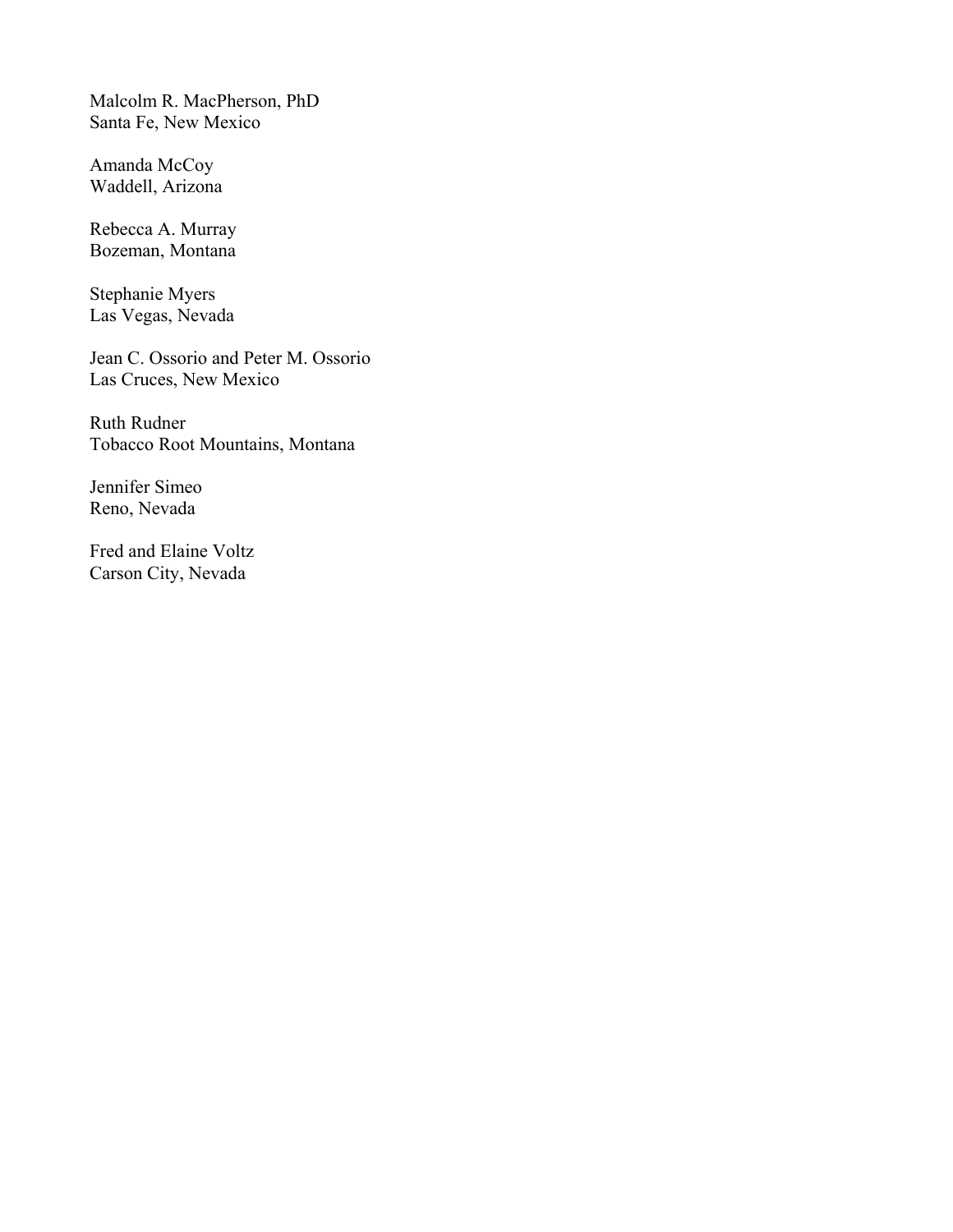Department of Justice U.S. Attorney's Office District of New Mexico

FOR IMMEDIATE RELEASE Friday, May 25, 2018

## **Catron County Man Sentenced for Federal Misdemeanor Wildlife Violation Arising Out of Killing of Mexican Gray Wolf**

ALBUQUERQUE – U.S. Attorney John C. Anderson and Acting Special Agent in Charge Phillip Land of the U.S. Department of the Interior, Fish and Wildlife Service, Office of Law Enforcement of the Southwest Region, announced that Craig Thiessen pleaded guilty yesterday to a federal misdemeanor wildlife violation arising out of the taking of a Mexican gray wolf. Immediately after entering the guilty plea, Thiessen was sentenced to a one-year term of probation and was ordered to pay \$2,300 in restitution to the Mexican Wolf Recovery Program.

In announcing the guilty plea and sentence, U.S. Attorney John C. Anderson said, "Mexican wolves were listed as an endangered species in 1976, prompting recovery efforts to save the species from extinction. The Justice Department is committed to working with the U.S. Fish and Wildlife Service and our other law enforcement partners to protect the Mexican gray wolf and other vulnerable species so they remain on our planet for future generations."

"The U.S. Fish and Wildlife Service works closely with our partners to protect imperiled species both at home and abroad," said Acting Special Agent in Charge Phillip Land of the U.S. Department of Interior, Fish and Wildlife Service, Office of Law Enforcement of the Southwest Region. "This defendant knowingly took a Mexican gray wolf, the rarest subspecies of gray wolf in North America. The defendant's guilty plea should serve as a deterrent to those who choose to knowingly harass and take wildlife unlawfully. We will continue to work with the Department of Justice and others to bring these offenders to justice."

During yesterday's proceedings, Thiessen, 46, of Catron County, N.M., entered a guilty plea to an information charging him with the taking of threatened wildlife. In entering the guilty plea, Thiessen admitted that in Feb. 2015, in Catron County, N.M., he intentionally captured a Mexican gray wolf in a trap on his grazing allotment in the Gila National Forest